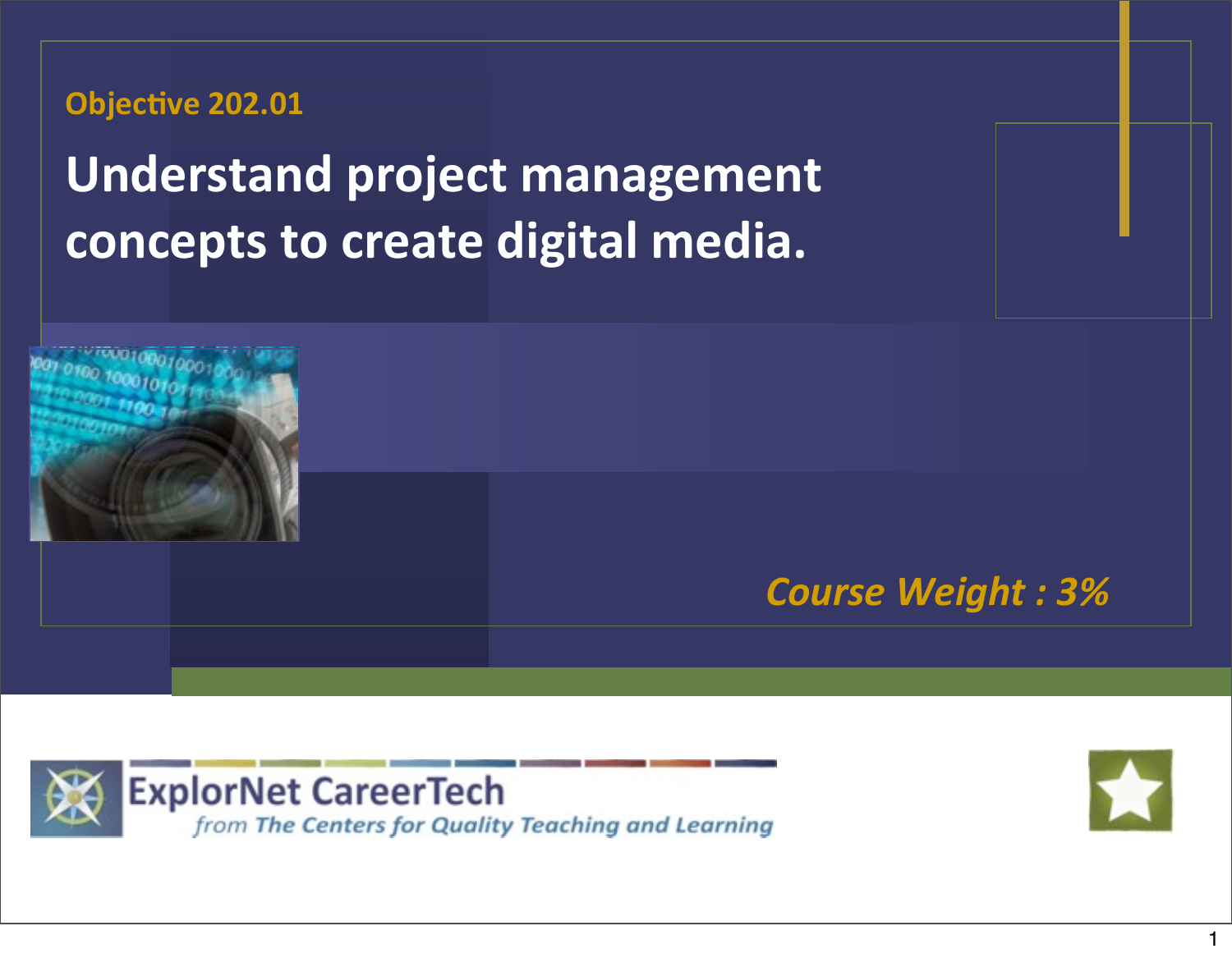

## **Project Plan**

Beginning a digital media project from scratch and carrying it through its final completion takes a combination of efforts from all parties involved.

To complete this process quickly and efficiently - with as little mistakes, arguments, and wasted time as possible - it is necessary to create a Project Plan.



©ExplorNet/The Centers for Quality Teaching and Learning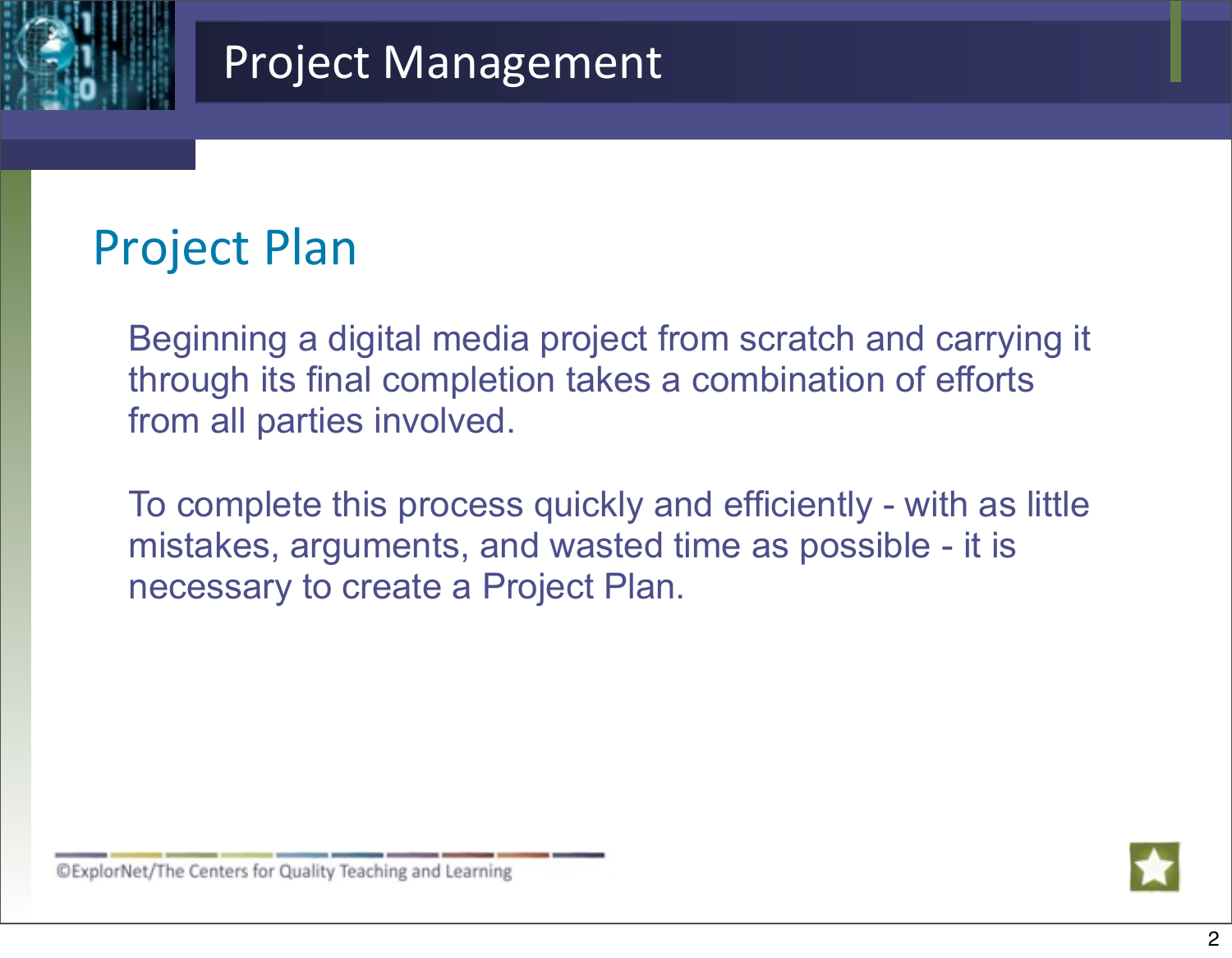

# Components of a Project Plan

✓ Project scope

target audience, goals, and objectives for the project

#### ✓ Client's criteria for the project

the specific requirements as defined by the client (color scheme, fonts, etc.)

### ✓ List of project deliverables

the final product(s) the client is requesting (a design, a website, an app, a video, etc.)

#### ✓ Distribution of responsibilities

which member of the team is doing which task



©ExplorNet/The Centers for Quality Teaching and Learning